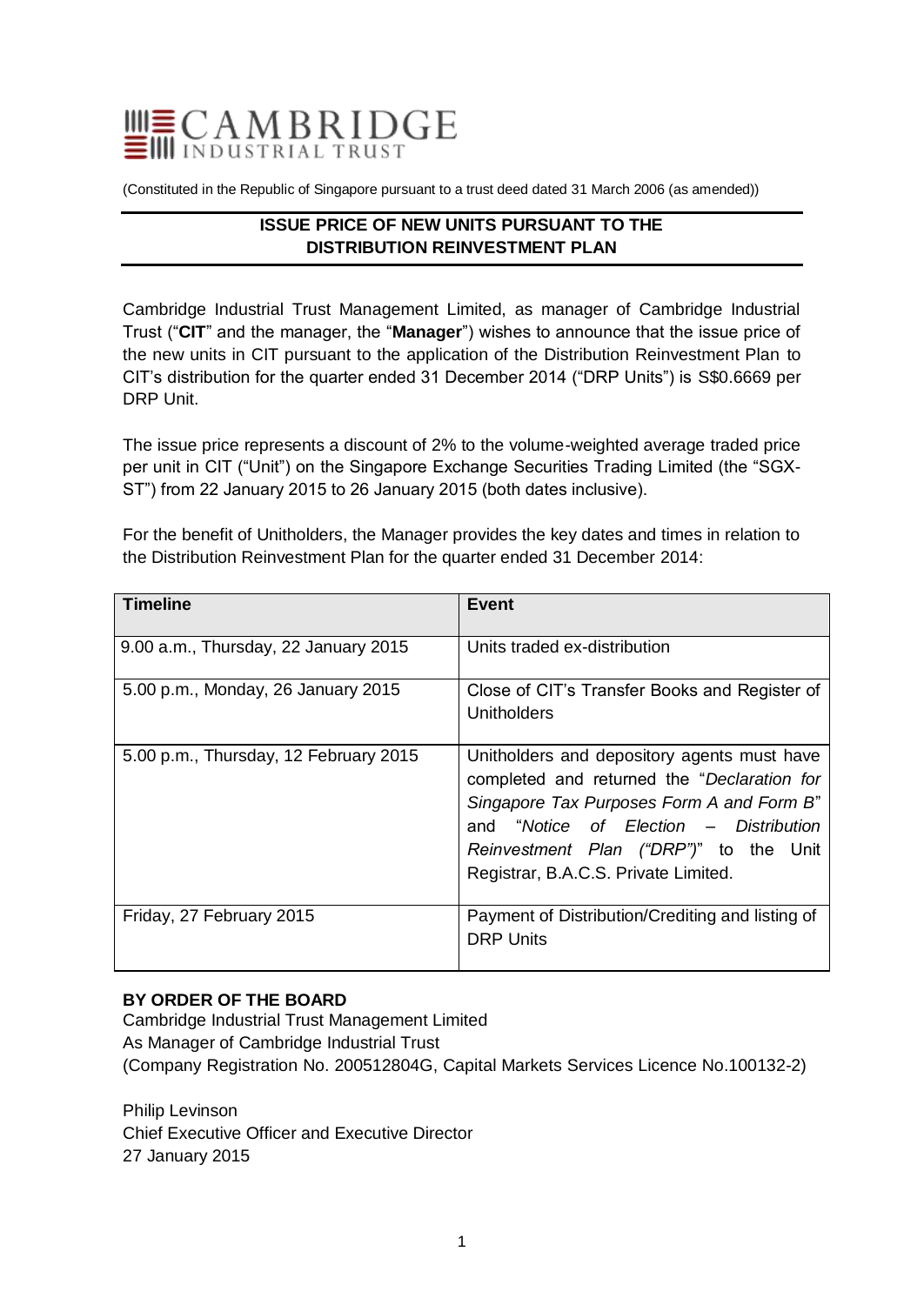## **For analyst enquiries, please contact**:

Ms Brenda Ng Manager, Investor Relations & Corporate Communications Cambridge Industrial Trust Management Limited Tel: +65 6827 9363 [brenda.ng@cambridgeitm.com](mailto:brenda.ng@cambridgeitm.com)

#### **For media enquiries, please contact**:

Tulchan Communications, Tel: +65 6222 3765

Angela Campbell-Noë, Senior Partner Theodyne Heart Zhuang, Director HP: +65 8200 5915 HP: +65 9061 1075 [acampbell-noe@tulchangroup.com](mailto:acampbell-noe@tulchangroup.com) [jzhuang@tulchangroup.com](mailto:jzhuang@tulchangroup.com)

## **About Cambridge Industrial Trust**

Cambridge Industrial Trust ("CIT"), publicly listed on the Singapore Exchange Securities Trading Limited since 25 July 2006, is Singapore's first independent industrial real estate investment trust ("REIT").

CIT invests in quality income-producing industrial properties and has a diversified portfolio of 50 properties located across Singapore, with a total gross floor area of approximately 8.4 million sq ft and a property value of S\$1.37 billion as at 31 December 2014. They range from logistics, warehousing, light industrial, general industrial, car showroom and workshop to business park properties, which are located close to major transportation hubs and key industrial zones island-wide.

The Manager's objective is to provide Unitholders with a stable and secure income stream through the successful implementation of the following strategies:

- Acquisition of value-enhancing properties;
- Pro-active asset management;
- Divestment of non-core properties; and
- Prudent capital and risk management.

Cambridge Industrial Trust Management Limited, the Manager of CIT, is indirectly owned by three strategic sponsors, namely, National Australia Bank Group ("NAB") (56%), Oxley Group (24%) and Mitsui & Co., Ltd ("Mitsui") (20%):

- NAB, one of Australia's four largest banks, is an international financial services group that provides a comprehensive and integrated range of financial products and services;
- Oxley Group is an innovative private investment house specialising in real estate and private equity investments across Asia-Pacific; and
- Mitsui is one of the largest corporate conglomerates in Japan and listed on the Tokyo Stock Exchange. It is one of the largest publicly traded companies in the world. Mitsui also developed the Japan Logistics Fund Inc., a publicly listed REIT in Japan dedicated to investing in distribution facilities.

For further information on CIT, please visit<http://www.cambridgeindustrialtrust.com/>